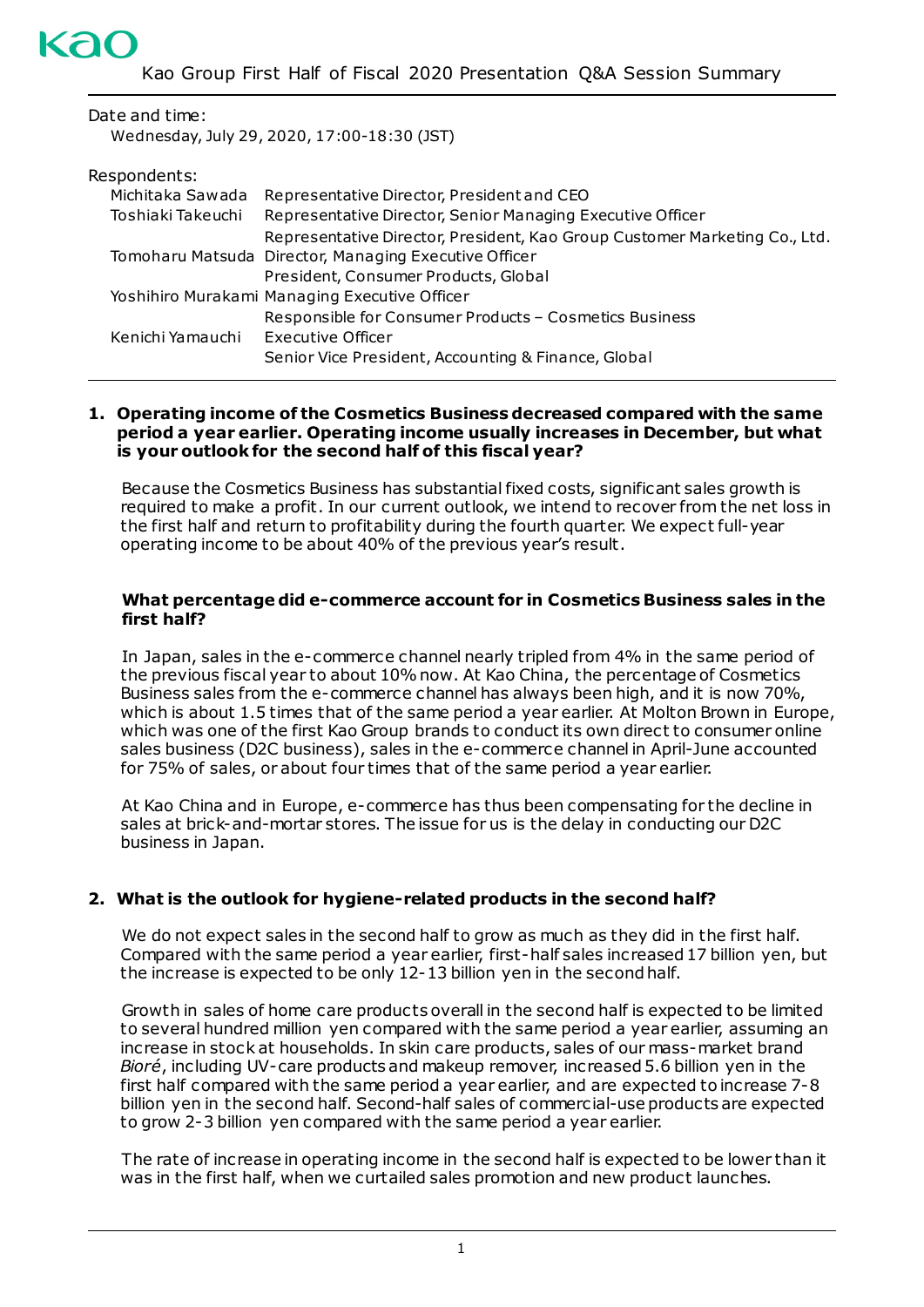#### **3. In the Cosmetics Business, how did eleven global strategy brands ("G11") and eight regional brands ("R8") perform in Japan in the first half? Also, what were the percentages of makeup products and skin care products in total sales? Did either of them grow?**

According to SLI data of INTAGE Inc ., the overall cosmetics market shrank 18% in April-June, compared with the same period a year earlier. That consisted of decreases of 10% for skin care, 39% for base makeup and 34% for point makeup. Breaking down the figure for point makeup, among eye makeup, eyebrow products decreased 16% and mascara decreased 19%, and lipstick decreased 65% because wearing a mask became common practice.

Based on 2019 data, the ratio of skin care to makeup products is 6:4, so skin care accounts for a greater proportion. However, makeup products, which have been impacted by the COVID-19 pandemic , make up a larger proportion of sales in the Kao Group's Cosmetics Business than they do at other competitors. This has had a significant impact on business results.

As for the performance of G11 and R8 brands in the first half, globally, G11 sales decreased 10% compared with the same period a year earlier, and R8 sales decreased 24%. In Japan, G11 sales decreased 18% and R8 sales decreased 26%.

## **Recovery of the market for makeup products is likely to take some time. The Kao Group's Cosmetics Business is strengthening premium skin care. What is your outlook for that?**

In the Kao Group's Cosmetics Business, proportion of sales of the mid-price range and makeup products is high. The mid-price range is an extremely high-cost business because of substantial fixed costs, and makeup products have a low profit margin because of their high manufacturing and promotional costs. Given these factors, strengthening premium skin care brands is one of the major pillars of the growth strategy we announced in 2018. Based on this strategy, we began strengthening premium skin care in autumn 2019. We reinforced the *est* brand in 2019, and in Japan we launched the *SENSAI* brand, which was previously sold mainly in Europe. We also leveraged the global *KANEBO* brand. However, strengthening premium skin care was a strategy premised on inbound demand, so we have diverged from our initial estimates. Therefore, we are currently focusing on two points: (1) strengthening branding that targets Japanese consumers, and (2) expanding sales at Kao China to compensate for the loss of inbound demand.

## **4. In the second half, will you be more aggressive in cutting fixed costs for beauty advisers in the Cosmetics Business than you were in the first half?**

We are not considering drastically cutting costs for beauty advisers. Beauty advisers are important assets of the Kao Group. We will adjust the number of new hires while enabling beauty advisers to conduct web-based digital counseling and optimize staff deployment. At the same time, we are working to deploy marketing expenses more efficiently through measures such as reviewing the timing of new product launches. Launching a new product entails considerable costs for sales promotion, so we are making thorough efforts to reduce costs by reviewing these measures altogether.

# **5. How do you view the status of the Human Health Care Business and its outlook?**

The Human Health Care Business is broadly divided into three categories: sanitary products, consisting of adult diapers and sanitary napkins; *Merries* baby diapers; and personal health products, which include oral care products, bath additives and *MegRhythm* thermo products.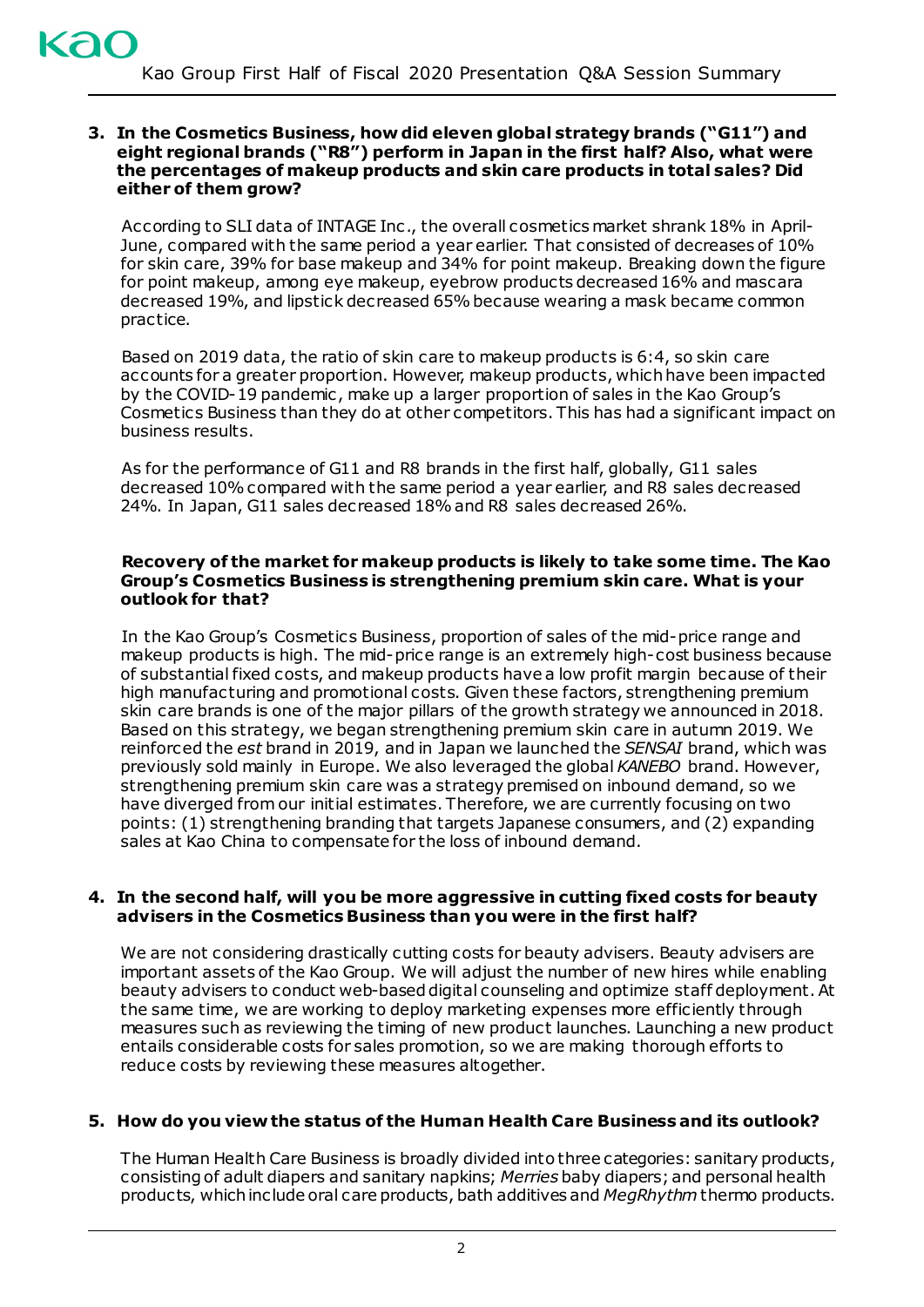In sanitary products, sales of *Laurier* sanitary napkins were very strong, increasing 6% in the first half compared with the same period a year earlier. That temporary surge in demand in the first half is now facing somewhat tough conditions, but we expect a year-on-year increase in sales for the full year. Sales of *Merries* decreased by more than 5 billion yen in the first half, but operating income rose slightly due to lower manufacturing costs and various measures in areas such as the deployment of expenses. We expect the same trend to continue for *Merries* in the second half. For personal health products, we expect full-year sales and operating income on par with the previous year as a result of strong sales of bath additives. The Human Health Care Business has some ups and downs during the year, but we do not expect significant changes in full-year sales and operating income compared with the previous year.

## **6. In today's presentation, there was a statement that the possibility of an even more severe impact from COVID-19 has not been taken into consideration. How much of an impact are you assuming at this point?**

The revised full-year forecast has not incorporated any assumption of a return to the situation in March and April in Japan. If we do return to such a situation, there is a potential negative impact of 5% to 10% on Cosmetics Business sales, for example. On the other hand, demand for hygiene-related products would be expected to increase. The situation changes depending on the balance between these factors.

## **7. What are your thoughts on the current situation and outlook for sales of** *Merries* **baby diapers at Kao China?**

Most of the decrease in sales of *Merries* in the first half was in Japan. We expected this amount of decrease, which was equivalent to the amount of sales in Japan for resale outside Japan, which has virtually stopped. On the positive side, sales were strong in Indonesia and manufacturing costs were lower compared with the previous year, among other factors. Taken together, these factors did not have a major impact on operating income. We expect the second half to be the same as the first half. However, we are planning a new product launch in Japan in the autumn, so we expect second-half sales in Japan to increase slightly compared with the same period a year earlier. At Kao China, on the other hand, our online campaign for Singles' Day on November 11 will provide a stimulus to second-half sales, but the outlook is severe, due in part to price competition in the market, so we forecast a decrease in sales in Asia. Based on this outlook, we expect sales of *Merries* in the second half to be basically flat from the same period a year earlier.

#### **8. Lower raw material prices have had a more positive effect than in your plan at the beginning of the year, but the amount of Kao's Total Cost Reductions (TCR) has remained unchanged at 6 billion yen, which was the assumption at that time. Is this because even though you are taking cost-saving measures, their effects are being offset by lower capacity utilization at factories due to decreased production volume?**

Raw material prices have generated a gain of 4 billion yen in profit in the first half compared with the same period a year earlier, so 5 billion yen for the full year forecast may seem low. However, while prices of petrochemical raw materials are decreasing, prices of natural fats and oils are expected to rise this year compared with the second half of 2019. Nevertheless, we expect the impact to be somewhat positive on the Consumer Products Business overall, but negative in the Chemical Business, when selling prices are taken into account. Therefore, we forecast a net amount of 5 billion yen for the year. As for TCR, we do not necessarily expect to exceed the amount we decided on at the start of the year, but if some good new ideas arise, we will increase it. We expect to achieve a minimum of 6 billion yen toward cost reductions.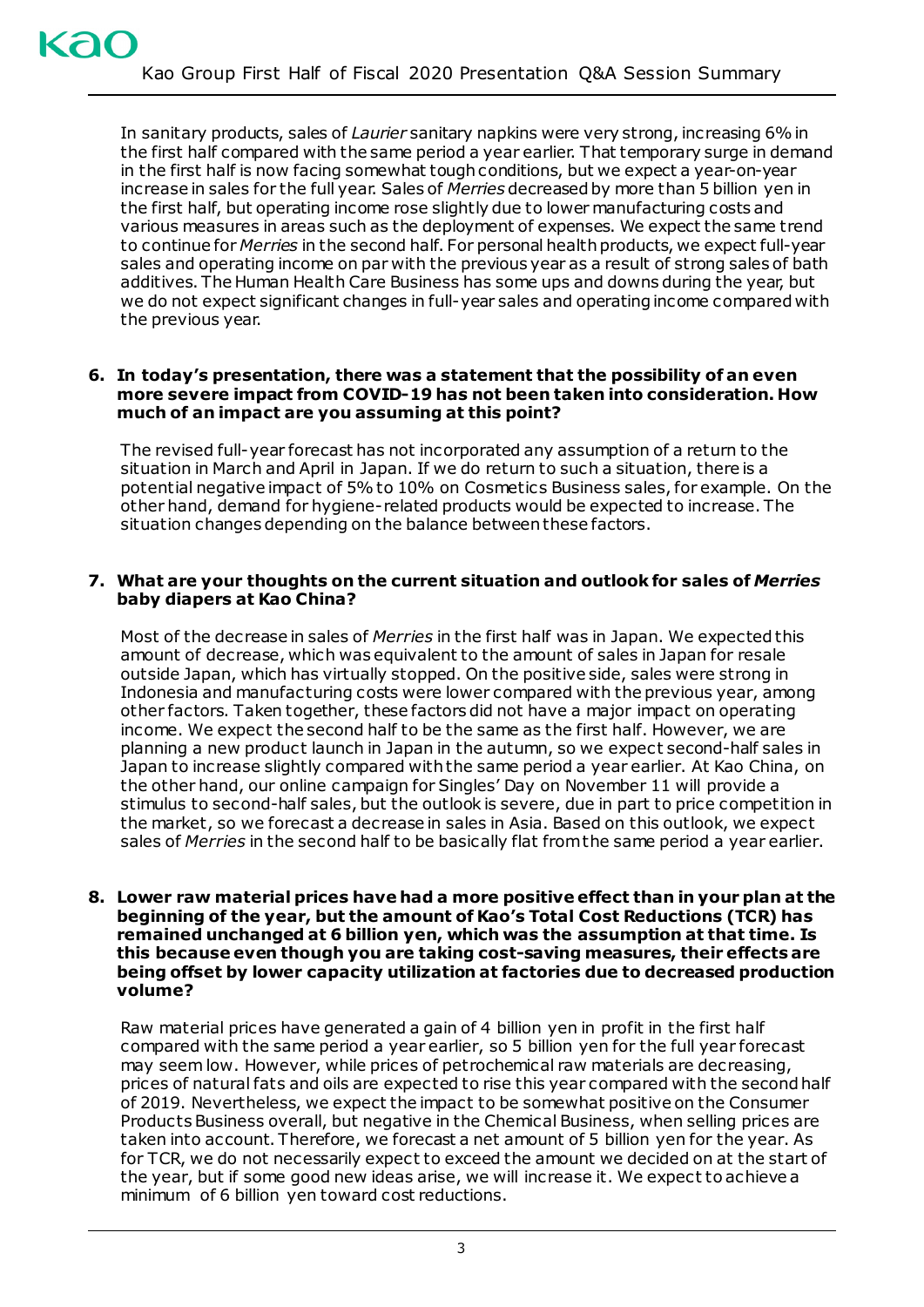**9. There has been unforeseen impact from the COVID-19 pandemic this year, but looking at the situation to date, the Kao Group has fallen short of the guidance it provided at the beginning of the period for the third consecutive fiscal year. So far, you have been steadily achieving profitable growth, but what are your thoughts on not being able to secure profits in line with your announcements?** 

Because of the severe business environment in 2018 and 2019, we aimed to exceed our guidance in 2020, but we were confronted with various challenges. Management must assume such unforeseen situations and takes its responsibility seriously when it cannot meet expectations. We believe the reason we have been falling short is that we have been slow in responding to changes. For example, when *Merries* baby diapers were performing strongly, we were preparing to strengthen the Cosmetics Business at the same time, but we were unable to link *Merries*' strong performance to investment in the Cosmetics Business in a timely fashion. If we do not continue to cultivate other businesses when a certain business is performing well, we will not be able to compensate when that business performs poorly. In 2018 and 2019, there was a time lag in our response to the difference in performance of *Merries* and the Cosmetics Business. We think our sense of urgency in dealing with the change was insufficient.

This year, employees are giving their all to meet demand for hygiene-related products, but we need to work on what will come next to add to sales, looking one step ahead while going through a process of trial and error. For the past two or three years, we have been inadequate in our efforts to steadily establish and create the next step ourselves rather than making unconnected product launches with random success.

Next year, we plan to launch K25, our new mid-term plan, and will proceed as quickly as possible to ensure our various research assets are deployed so you can expect profitable growth from the Kao Group. We are currently discussing how to expedite these efforts in a way that is more than simply a continuation of what we have been doing.

## **10. It appears likely that there will be a delay in achieving a 15% operating margin target in the Cosmetics Business. What are your thoughts?**

We have been reflecting on our delay in responding to unforeseen situations. We achieved our 2020 target of a 10% operating margin one year ahead of schedule in 2019, but fixed costs and marginal profits are high in the Cosmetics Business. As a result, profits materialize all at once when the top line rises, and fall all at once when it falls.

The global growth of the cosmetics market has been due to the growth of travel retail and inbound demand as people travel around the world. However, we expect that it will take two or three years for COVID-19 to be brought under control and people's movement to return to where it was in 2019. In the meantime, we intend to steadfastly conduct structural reforms. In addition to the measures to reduce fixed costs that we have been carrying out, we strongly feel the need to take the next step in streamlining and consolidating our range of makeup brands. These measures are already under consideration and we will implement them with resolve.

## **11. With the increase in people staying home due to the COVID-19 pandemic, haven't sales been boosted by factors such as people doing their laundry more often? How is the business doing in areas such as sales of** *Attack ZERO* **liquid laundry detergent following its renewal?**

While the Cosmetics Business is struggling, we believe we must maintain operating income and the operating margin in the Fabric and Home Care Business to achieve our announced operating income figure. The market for home care products grew substantially in the first half. However, although the market for fabric care products expanded temporarily in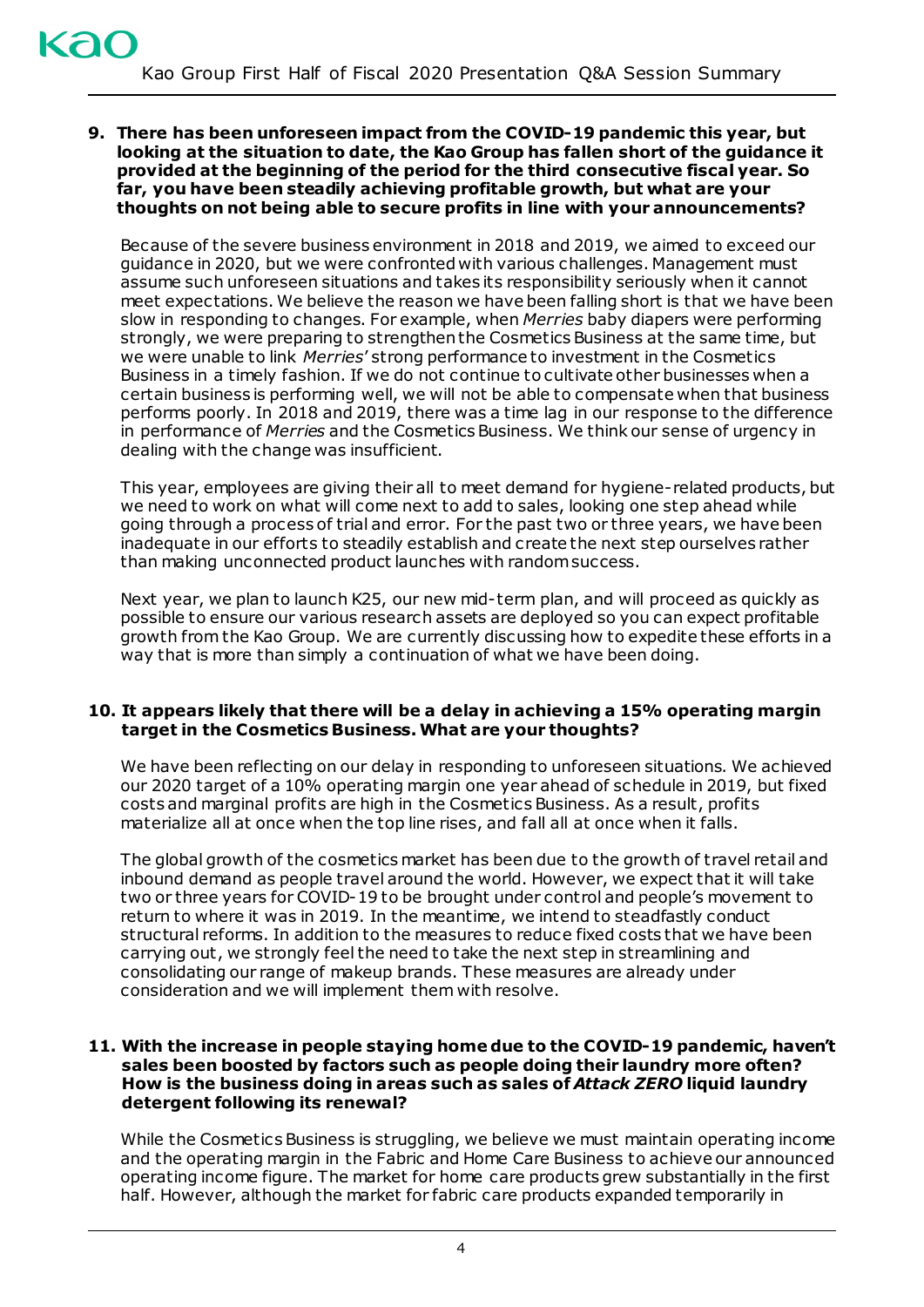January-March due to factors such as bulk purchasing, it shrank compared with the same period a year earlier in April-June, due in part to people doing laundry less frequently because they voluntarily refrained from sports and other events, and due to cutbacks in sales promotion flyers at stores.

We launched an improved version of *Attack ZERO* liquid laundry detergent in May. The product's market share, which was around 11% the same time last year, has recently risen to around 14%, and we expect it to continue rising.

In addition, we generally held back on new product launches for fabric and home care products in the second half of 2019, when there was last-minute demand ahead of an increase in the consumption tax rate in October in Japan. However, this year we are planning many new product launches and intend to add significantly to sales by stimulating the market with measures such as offerings for hygienic cleaning and laundry, including for existing products.

#### **12. What are your thoughts on the outlook for the Cosmetics Business from the second half into fiscal 2021? How did the Cosmetics Business perform in Asia in the first half?**

Based on various data such as the number of tourists, it is likely to take two to three years before the number of people visiting Japan exceeds the 2019 level. First-half sales in Asia have come to depend on Kao China, where sales increased 24% compared with the same period a year earlier, but the situation is challenging in other countries and regions.

## **Travel retail is not a very large part of sales in Kao Group's Cosmetics Business, so I do not expect much impact from changes in tourist numbers. What is the outlook for sales in the second half and fiscal 2021?**

For the second half, we have no choice over the short term but to compete by achieving stable sales for cosmetics, which we consider to be a business of Kao China. Our outlook for our Cosmetics Business in the second half is an 18% decrease in the third quarter and a 2% increase in the fourth quarter, each compared with the same period a year earlier. Sales in Japan are expected to decrease 23% in the third quarter and to decrease 4% in the fourth quarter. That averages out to a decrease of about 14% in the second half. We are assuming a 40% to 50% increase in sales at Kao China in the second half compared with the same period a year earlier, so Kao China will support net sales and operating income in the Cosmetics Business.

## **13. You said that the Kao Group will launch a new product for** *Merries* **baby diapers in Japan this autumn. Will this product be the first step toward aggressive activities in 2021?**

Our last major improvement to *Merries* was 16 years ago in 2004, and product performance has been steady since then. In my opinion, any baby diaper product has a lifecycle of about 10-15 years. I think that is one reason *Merries* has been struggling for the past few years. We are therefore trying to bring together the best technologies for a new product to be launched in Japan this autumn, and a super-premium product to be produced locally by Kao China next year. We must be resolute in generating profit and increasing our brand power even if sales dip temporarily. Our first step will be in Japan.

## **14. In the Skin Care and Hair Care Business, the outlook at the end of the first quarter was for a substantial decrease in sales of products for hair salons in the Americas and Europe in the second quarter, but both sales and operating income improved. Why?**